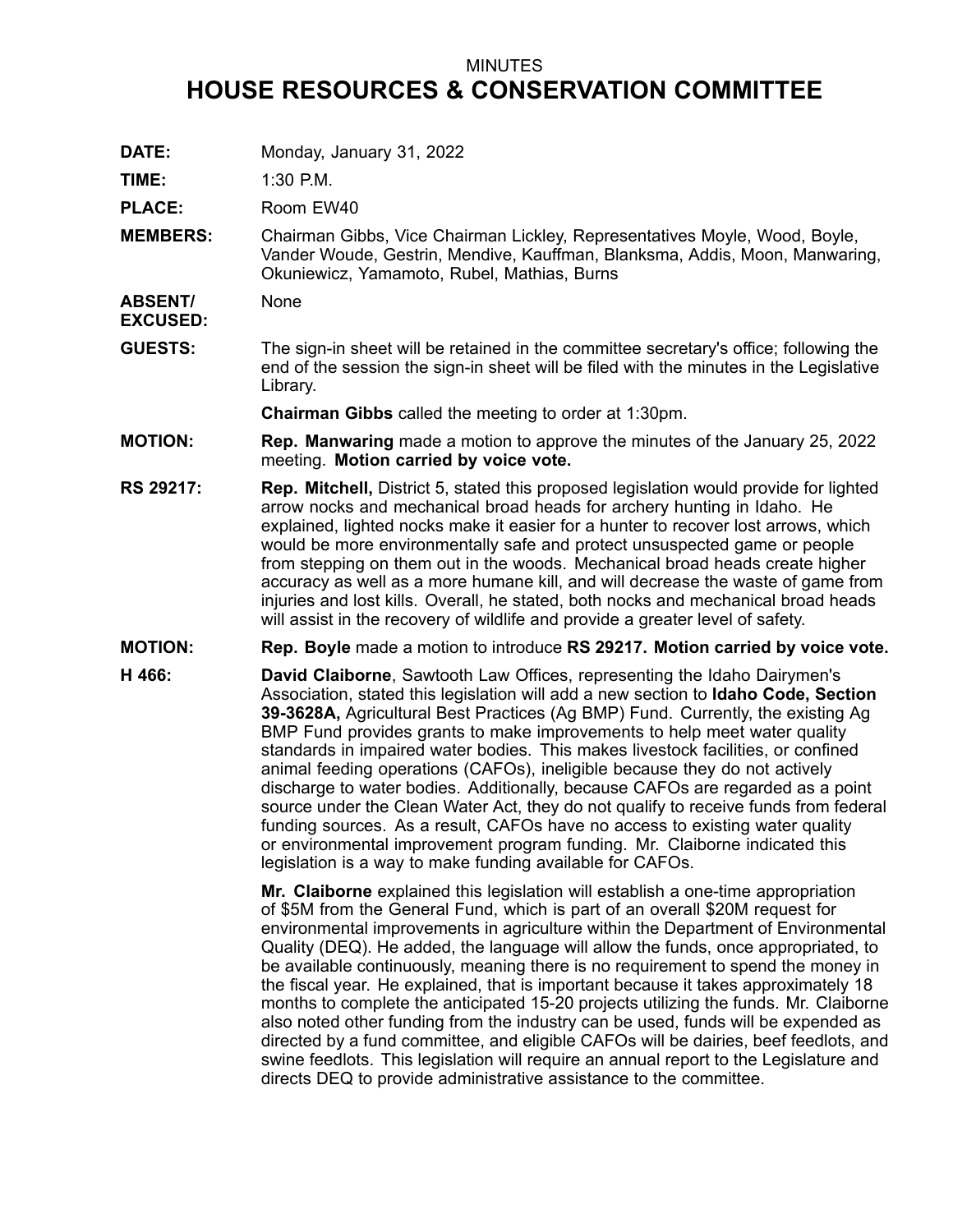**Rick Naerebout,** CEO, Idaho Dairymen's Association, stated dairy producers are under increasing pressure from the buyers of milk to advance environmental practices far beyond regulatory requirements. As <sup>a</sup> result, the Association is looking to utilize the fund to implement incremental improvements on dairy facilities across the state that will have the greatest environmental benefits. Examples include additions of settling basins, weeping walls, pond maintenance and lining, and advanced mechanical manure separation systems. He indicated, the cost of these potential projects is extremely variable, largely because it depends on the size of the operation and the technical advancements of the system being implemented. Additionally, he stated the Association has been working with industry partners to identify private funds to leverage so the state funding can be maximized.

In response to committee questions regarding how the projects will be managed, **Mr. Naerebout** explained DEQ will provide oversight and administrative support, but the fund committee decides on which projects to fund. He stated, projects will focus on proven technology.

**Wyatt Prescott,** Idaho Cattleman's Association, spoke **in support** of **H 466.** He noted although the beef side of the industry is smaller than the dairy side, this is <sup>a</sup> unique opportunity to gain access to resources to help with what comes out of the backside of cattle.

**Paul Arrington,** Idaho Water Users Association, spoke **in support** of **H 466,** stating being able to leverage state funding with private investments for good projects on the ground is <sup>a</sup> win.

At the committee's request, **Mary Ann Nelson**, Idaho Department of Environmental Quality, came forward to the podium and provided background information regarding the Ag BMP program and CAFOs. She stated DEQ relies on agency guidance documents for implementation of the Clean Water Act, Section 319 funding, which is <sup>a</sup> non-point source program. She explained, when the Ag BMP program was implemented in 2017, the Department was directed to include this state program in their funding process. DEQ receives and reviews applications for technical completeness and verifies the proposals fall within the parameters of an agricultural project. After that, the applications are put through <sup>a</sup> multi-level ranking process for funding. She explained, because CAFOs are <sup>a</sup> point source operation, they are not eligible for Section 319 non-point source funding. Therefore, when DEQ requests \$20M from the General Fund to be appropriated for the Ag BMP fund, they will set aside \$5M of that \$20M for the CAFOs fund.

**Rep. Lickley** declared Rule 80 stating <sup>a</sup> possible conflict of interest.

- **MOTION: Rep. Rubel** made <sup>a</sup> motion to send **H 466** to the floor with <sup>a</sup> **DO PASS** recommendation.
- **SUBSTITUTE MOTION: Rep. Boyle** made <sup>a</sup> substitute motion to send **H 466** to General Orders. **Motion failed by voice vote.**

**VOTE ON ORIGINAL MOTION: Chairman Gibbs** called for <sup>a</sup> vote on the original motion to send **H 466** to the floor with <sup>a</sup> **DO PASS** recommendation. **Motion carried by voice vote. Rep. Lickley** will sponsor the bill on the floor.